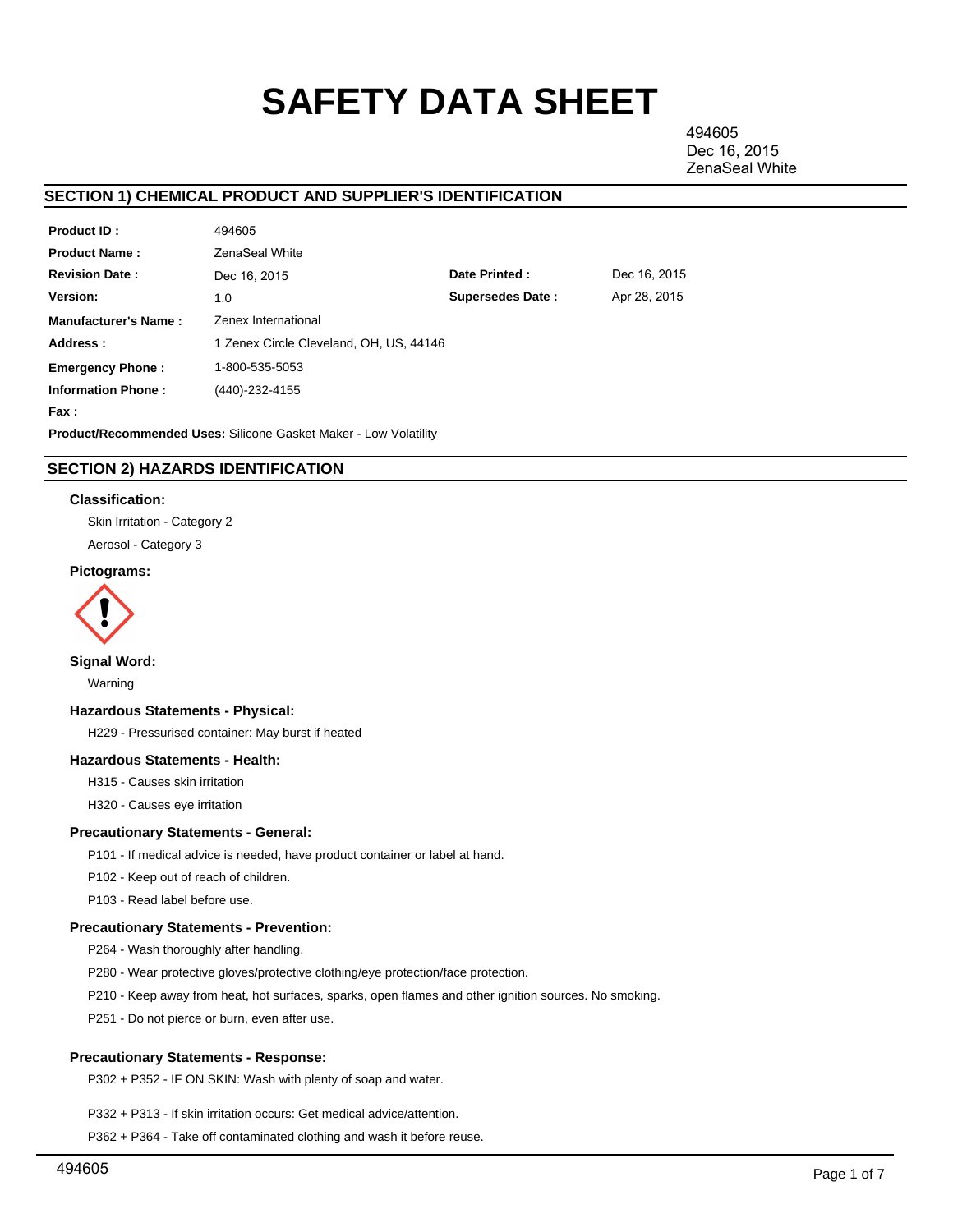P305 + P351 + P338 - IF IN EYES: Rinse cautiously with water for several minutes. Remove contact lenses, if present and easy to do. Continue rinsing.

P310 - Immediately call a POISON CENTER or doctor/physician.

#### **Precautionary Statements - Storage:**

P410 - Protect from sunlight.

P412 - Do not expose to temperatures exceeding 50 °C/122 °F.

#### **Precautionary Statements - Disposal:**

P501 - Dispose of contents and container in accordance with all local, regional, national and international regulations.

| <b>SECTION 3) COMPOSITION / INFORMATION ON INGREDIENTS</b> |                               |               |  |  |  |
|------------------------------------------------------------|-------------------------------|---------------|--|--|--|
| <b>CAS</b>                                                 | <b>Chemical Name</b>          | % by Weight   |  |  |  |
| 0070131-67-8                                               | METHYL SILOXANE LINEAR/CYCLIC | $52\% - 92\%$ |  |  |  |
| 0007631-86-9                                               | SILICA, AMORPHOUS             | $6\% - 12\%$  |  |  |  |
| 0064742-46-7                                               | MINERAL SEAL OIL              | $2\% - 4\%$   |  |  |  |
| 0004253-34-3                                               | METHYLTRIACETOXYSILANE        | $2\% - 4\%$   |  |  |  |
| 0017689-77-9                                               | ETHYLTRIACETOXYSILANE         | $2\% - 4\%$   |  |  |  |

# **SECTION 4) FIRST-AID MEASURES**

#### **Inhalation:**

Remove source of exposure or move person to fresh air and keep comfortable for breathing.

If exposed/feel unwell/concerned: Call a POISON CENTER/doctor.

Eliminate all ignition sources if safe to do so.

#### **Eye Contact:**

Remove source of exposure or move person to fresh air. Rinse eyes cautiously with lukewarm, gently flowing water for several minutes, while holding the eyelids open. Remove contact lenses, if present and easy to do. Continue rinsing for a duration of 15-20 minutes. Take care not to rinse contaminated water into the unaffected eye or onto the face. If eye irritation persists: Get medical advice/attention.

#### **Skin Contact:**

Take off immediately all contaminated clothing, shoes and leather goods (e.g. watchbands, belts). Gently blot or brush away excess product. Wash with plenty of lukewarm, gently flowing water for a duration of 15-20 minutes. Call a POISON CENTER/doctor if you feel unwell. Store contaminated clothing under water and wash before reuse or discard.

#### **Ingestion:**

Rinse mouth. Do NOT induce vomiting. Immediately call a POISON CENTER/doctor. If vomiting occurs naturally, lie on your side, in the recovery position.

Never give anything by mouth to an unconscious or convulsing victim. Keep person warm and quiet.

# **SECTION 5) FIRE-FIGHTING MEASURES**

#### **Suitable Extinguishing Media:**

Use water, fog, dry chemical, or carbon dioxide.

Carbon dioxide can displace oxygen. Use caution when applying carbon dioxide in confined spaces. Simultaneous use of foam and water on the same surface is to be avoided as water destroys the foam.

#### **Unsuitable Extinguishing Media:**

Water may be ineffective but can be used to cool containers exposed to heat or flame.

#### **Specific Hazards in Case of Fire:**

Contents under pressure. Keep away from ignition sources and open flames. Exposure of containers to extreme heat and flames can cause them to rupture often with violent force.

Aerosol cans may rupture when heated.

Heated cans may burst.

In fire, will decompose to carbon dioxide, carbon monoxide

#### **Fire-Fighting Procedures:**

Isolate immediate hazard area and keep unauthorized personnel out. Stop spill/release if it can be done safely. Move undamaged containers from immediate hazard area if it can be done safely. Water spray may be useful in minimizing or dispersing vapors and to protect personnel.

Dispose of fire debris and contaminated extinguishing water in accordance with official regulations.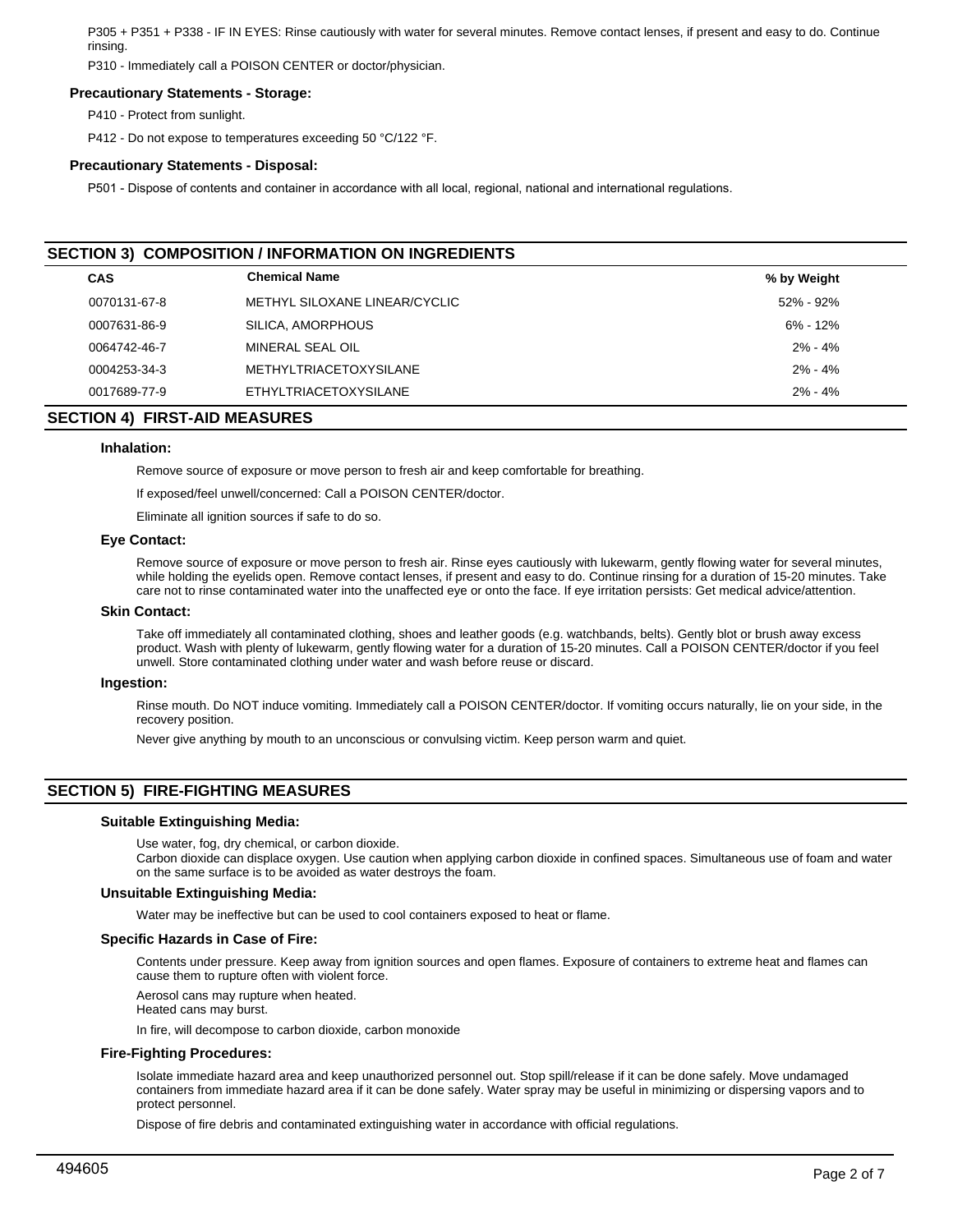#### **Special Protective Actions:**

Wear protective pressure self-contained breathing apparatus (SCBA)and full turnout gear.

Care should always be exercised in dust/mist areas.

# **SECTION 6) ACCIDENTAL RELEASE MEASURES**

#### **Emergency Procedure:**

Flammable/combustible material.

ELIMINATE all ignition sources (no smoking, flares, sparks, or flames in immediate area). Stay upwind; keep out of low areas. Immediately turn off or isolate any source of ignition. Keep unnecessary people away; isolate hazard area and deny entry. Do not touch or walk through spilled material. Clean up immediately. Use absorbent sweeping compound to soak up material and put into suitable container for proper disposal.

#### **Recommended Equipment:**

Positive pressure, full-face piece self-contained breathing apparatus(SCBA), or positive pressure supplied air respirator with escape SCBA (NIOSH approved).

#### **Personal Precautions:**

ELIMINATE all ignition sources (no smoking, flares, sparks, or flames in immediate area). Use explosion proof equipment. Avoid breathing vapor. Avoid contact with skin, eye or clothing. Do not touch damaged containers or spilled materials unless wearing appropriate protective clothing.

#### **Environmental Precautions:**

Stop spill/release if it can be done safely. Prevent spilled material from entering sewers, storm drains, other unauthorized drainage systems and natural waterways by using sand, earth, or other appropriate barriers.

## **SECTION 7) HANDLING AND STORAGE**

#### **General:**

For industrial and institutional use only. For use by trained personnel only. Keep away from children. Wash hands after use. Do not get in eyes, on skin or on clothing. Do not breathe vapors or mists. Use good personal hygiene practices. Eating, drinking and smoking in work areas is prohibited. Remove contaminated clothing and protective equipment before entering eating areas. Eyewash stations and showers should be available in areas where this material is used and stored.

#### **Ventilation Requirements:**

Use only with adequate ventilation to control air contaminants to their exposure limits. The use of local ventilation is recommended to control emissions near the source.

#### **Storage Room Requirements:**

Keep container(s) tightly closed and properly labeled. Store in cool, dry, well-ventilated areas away from heat, direct sunlight and incompatibilities. Store in approved containers and protect against physical damage. Keep containers securely sealed when not in use. Indoor storage should meet OSHA standards and appropriate fire codes. Containers that have been opened must be carefully resealed to prevent leakage. Empty container retain residue and may be dangerous.

Do not cut, drill, grind, weld, or perform similar operations on or near containers. Do not pressurize containers to empty them. Ground all structures, transfer containers and equipment to conform to the national electrical code. Use procedures that prevent static electrical sparks. Static electricity may accumulate and create a fire hazard.

Store at temperatures below 120°F.

# **SECTION 8) EXPOSURE CONTROLS, PERSONAL PROTECTION**

# **Eye Protection:**

Chemical goggles, safety glasses with side shields or vented/splash proof goggles. Contact lenses may absorb irritants. Particles may adhere to lenses and cause corneal damage.

## **Skin Protection:**

Wear gloves, long sleeved shirt, long pants and other protective clothing as required to minimize skin contact.

Use of gloves approved to relevant standards made from the following materials may provide suitable chemical protection: PVC, neoprene or nitrile rubber gloves. Suitability and durability of a glove is dependent on usage, e.g. frequency and duration of contact, chemical resistance of glove material, glove thickness, dexterity. Always seek advice from glove suppliers. Contaminated gloves should be replaced. Chemical-resistant clothing is recommended to avoid prolonged contact. Avoid unnecessary skin contact.

#### **Respiratory Protection:**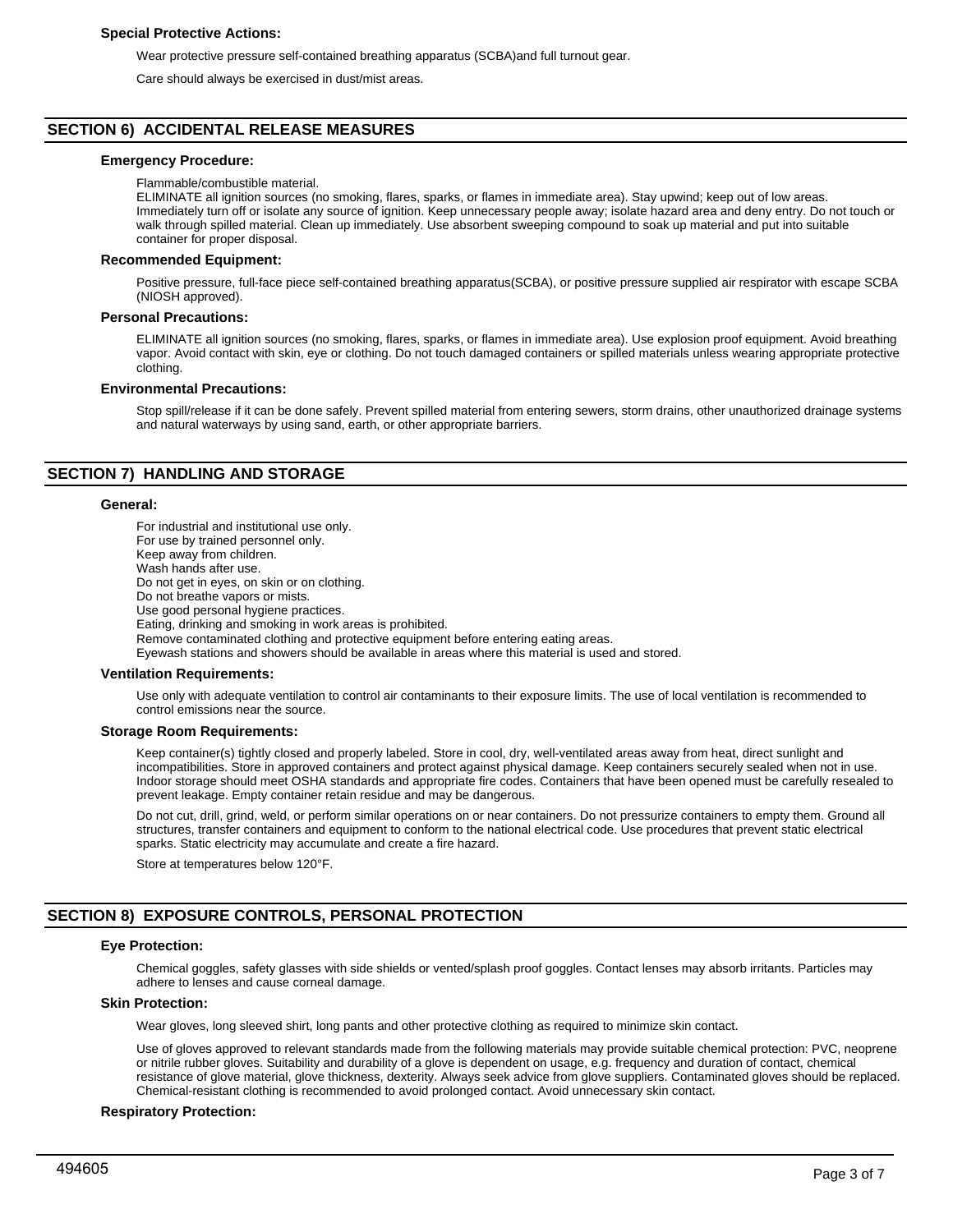If engineering controls do not maintain airborne concentrations to a level which is adequate to protect worker, a respiratory protection program that meets or is equivalent to OSHA 29 CFR 1910.134 and ANSI Z88.2 should be followed. Check with respiratory protective equipment suppliers. Where air-filtering respirators are suitable, select an appropriate combination of mask and filter. Select a filter suitable for combined particulate/organic gases and vapors.

When spraying more than one half can continuously or more than one can consecutively, use NIOSH approved respirator.

| <b>Chemical Name</b> | OSHA<br>TWA<br>(ppm) | OSHA<br>TWA<br>(mg/m3)                     | <b>OSHA</b><br><b>STEL</b><br>(ppm) | OSHA<br><b>STEL</b><br>(mg/m3) | OSHA-<br>Tables-<br>Z1,2,3 | OSHA<br>Carcinogen | <b>OSHA</b><br>Skin<br>designation | <b>NIOSH</b><br>TWA<br>(ppm) | <b>NIOSH</b><br>TWA<br>(mg/m3) | <b>NIOSH</b><br><b>STEL</b><br>(ppm) | <b>NIOSH</b><br><b>STEL</b><br>(mg/m3) | <b>NIOSH</b><br>Carcinogen |
|----------------------|----------------------|--------------------------------------------|-------------------------------------|--------------------------------|----------------------------|--------------------|------------------------------------|------------------------------|--------------------------------|--------------------------------------|----------------------------------------|----------------------------|
| MINERAL SEAL OIL     | 500                  | 2000                                       |                                     |                                |                            |                    |                                    |                              |                                |                                      |                                        |                            |
| SILICA, AMORPHOUS    | 20(b)                | $80 \text{ mg/m}$ 3<br>percent<br>$SiO2+2$ |                                     |                                | 1,3                        |                    |                                    |                              |                                |                                      |                                        |                            |

| Chemical Name     | ACGIH<br>TWA<br>(ppm) | ACGIH<br>TWA<br>(mq/m3) | <b>ACGIH</b><br>STFI<br>(ppm) | ACGIH<br><b>STEL</b><br>(mg/m3) |
|-------------------|-----------------------|-------------------------|-------------------------------|---------------------------------|
| MINERAL SEAL OIL  |                       |                         |                               |                                 |
| SILICA, AMORPHOUS |                       |                         |                               |                                 |

# **SECTION 9) PHYSICAL AND CHEMICAL PROPERTIES**

## **Physical and Chemical Properties**

| Density                      | 9.09656 lb/gal          |  |  |  |  |
|------------------------------|-------------------------|--|--|--|--|
| Density VOC                  | 0.27290 lb/gal          |  |  |  |  |
| % VOC                        | 3.00000%                |  |  |  |  |
| <b>VOC Actual</b>            | 0.27290 lb/gal          |  |  |  |  |
| <b>VOC Actual</b>            | 32.70123 g/l            |  |  |  |  |
| <b>VOC Regulatory</b>        | 0.27290 lb/gal          |  |  |  |  |
| <b>VOC Regulatory</b>        | 32.70123 g/l            |  |  |  |  |
| Appearance                   | N.A.                    |  |  |  |  |
| <b>Odor Threshold</b>        | N.A.                    |  |  |  |  |
| <b>Odor Description</b>      | N.A.                    |  |  |  |  |
| pH                           | N.A.                    |  |  |  |  |
| <b>Water Solubility</b>      | Nil                     |  |  |  |  |
| Flammability                 | Flashpoint above 212 °F |  |  |  |  |
| Flash Point Symbol           | N.A.                    |  |  |  |  |
| Flash Point                  | N.A.                    |  |  |  |  |
| Viscosity                    | N.A.                    |  |  |  |  |
| Lower Explosion Level        | N.A.                    |  |  |  |  |
| <b>Upper Explosion Level</b> | N.A.                    |  |  |  |  |
| <b>Melting Point</b>         | N.A.                    |  |  |  |  |
| Vapor Density                | Slower than ether       |  |  |  |  |
| <b>Freezing Point</b>        | N.A.                    |  |  |  |  |
| Low Boiling Point            | N.A.                    |  |  |  |  |
| High Boiling Point           | N.A.                    |  |  |  |  |
| Decomposition Pt             | N.A.                    |  |  |  |  |
| Auto Ignition Temp           | N.A.                    |  |  |  |  |
| <b>Evaporation Rate</b>      | Slower than ether       |  |  |  |  |

# **SECTION 10) STABILITY AND REACTIVITY**

## **Stability:**

Stable.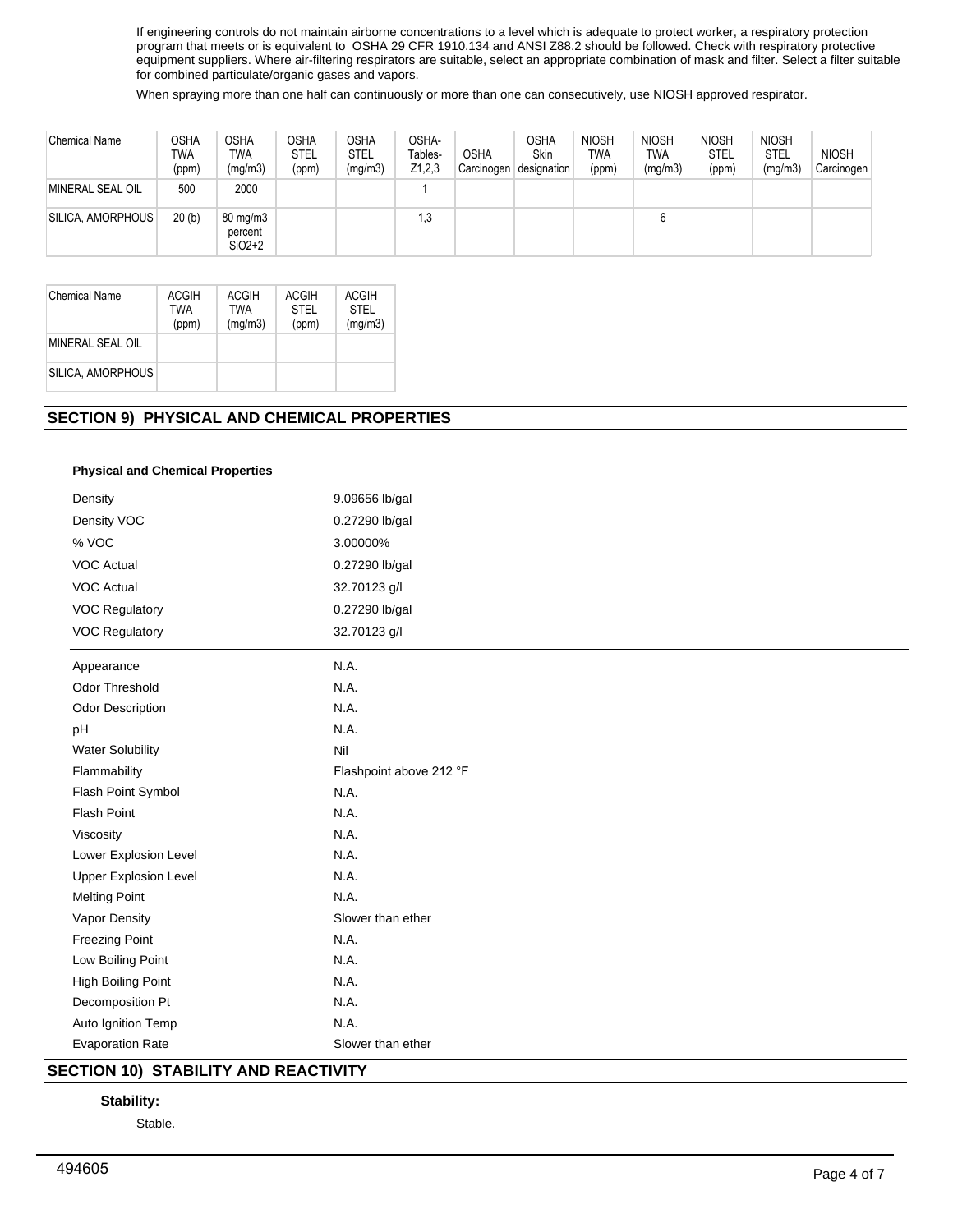# **Conditions to Avoid:**

High temperatures.

#### **Incompatible Materials:**

None known.

#### **Hazardous Reactions/Polymerization:**

Will not occur.

# **Hazardous Decomposition Products:**

In fire, will decompose to carbon dioxide, carbon monoxide.

# **SECTION 11) TOXICOLOGICAL INFORMATION**

## **Skin Corrosion/Irritation:**

Overexposure will cause defatting of skin.

Causes skin irritation

## **Serious Eye Damage/Irritation:**

Overexposure will cause redness and burning sensation.

Causes serious eye damage

## **Carcinogenicity:**

No data available

# **Germ Cell Mutagenicity:**

No data available

## **Reproductive Toxicity:**

No data available

#### **Respiratory/Skin Sensitization:**

No data available

## **Specific Target Organ Toxicity - Single Exposure:**

No data available

#### **Specific Target Organ Toxicity - Repeated Exposure:**

No data available

# **Aspiration Hazard:**

No data available

## **Acute Toxicity:**

Inhalation: effect of overexposure include irritation of respiratory tract, headache, dizziness, nausea, and loss of coordination. Extreme overexposure may result in unconsciousness and possibly death.

# **SECTION 12) ECOLOGICAL INFORMATION**

## **Toxicity:**

No data available.

## **Persistence and Degradability:**

No data available.

#### **Bio-Accumulative Potential:**

No data available.

#### **Mobility in Soil:**

No data available.

#### **Other Adverse Effects:**

No data available.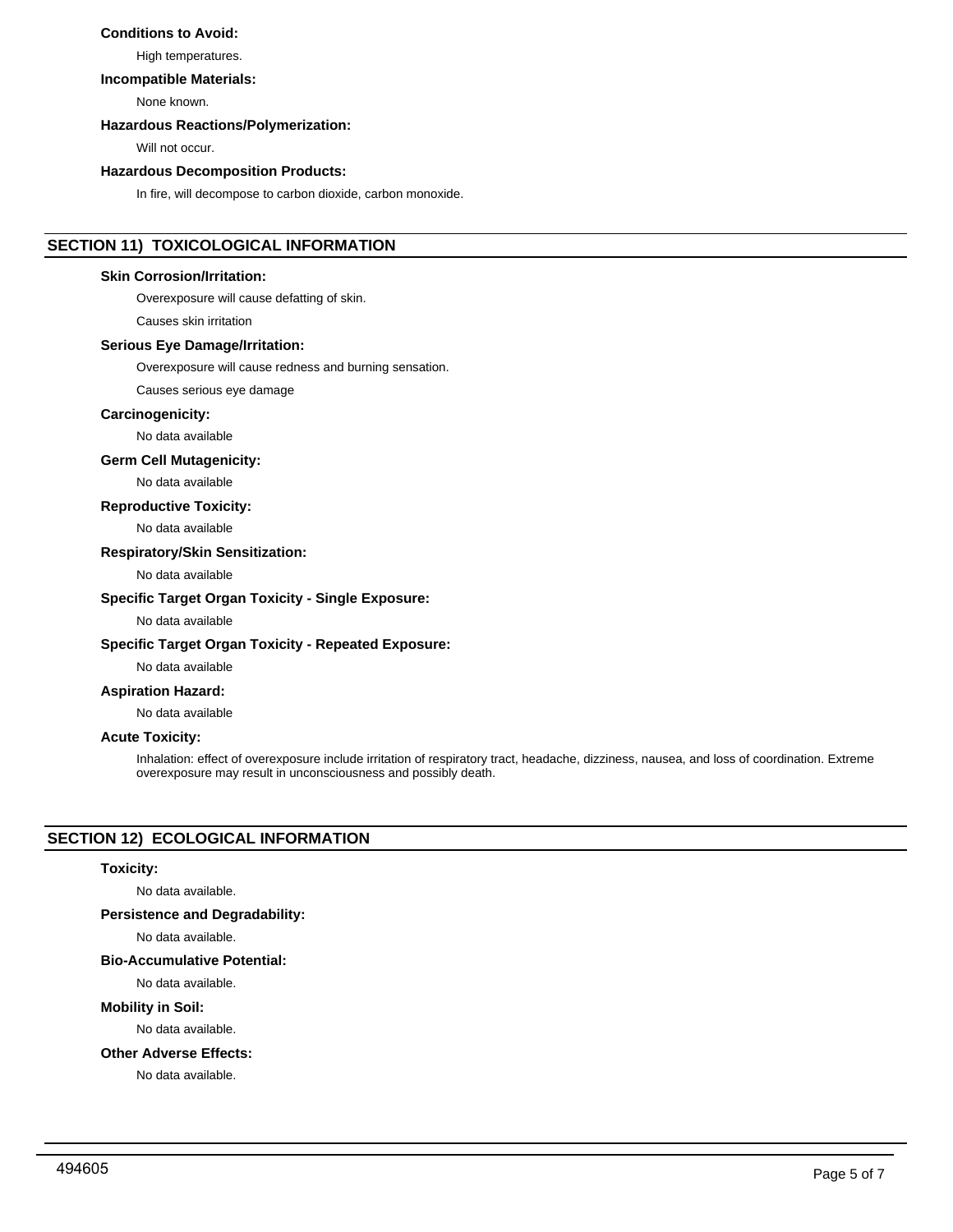#### **Water Disposal:**

Under RCRA, it is the responsibility of the user of the product, to determine a the time of disposal whether the product meets RCRA criteria for hazardous waste. Waste management should be in full compliance with federal, state, and local laws.

Empty containers retain product residue which may exhibit hazards of material, therefore do not pressurize, cut, glaze, weld or use for any other purposes. Return drums to reclamation centers for proper cleaning and reuse.

# **SECTION 14) TRANSPORT INFORMATION**

## **U.S. DOT Information:**

Consumer Commodity, ORM-D

## **IMDG Information:**

Consumer Commodity, ORM-D

#### **IATA Information:**

Consumer Commodity, ORM-D

# **SECTION 15) REGULATORY INFORMATION**

| <b>CAS</b>   | <b>Chemical Name</b>                 | % By Weight | <b>Regulation List</b>          |
|--------------|--------------------------------------|-------------|---------------------------------|
| 0004253-34-3 | <b>METHYLTRIACETOXYSIL</b><br>ANE    |             | 2% - 4% SARA312, VOC TSCA       |
| 0007631-86-9 | SILICA, AMORPHOUS                    |             | 6% - 12% SARA312, TSCA, OSHA    |
| 0017689-77-9 | <b>ETHYLTRIACETOXYSILA</b><br>NE     |             | 2% - 4% SARA312, TSCA           |
| 0064742-46-7 | MINERAL SEAL OIL                     |             | 2% - 4% SARA312, VOC TSCA, OSHA |
| 0070131-67-8 | METHYL SILOXANE<br>LINEAR/CYCLIC     |             | 52% - 92% SARA312, VOC, TSCA    |
|              | <b>SECTION 16) OTHER INFORMATION</b> |             |                                 |

#### **Glossary:**

\* There are points of differences between OSHA GHS and UN GHS. In 90% of the categories, they can be used interchangeably, but for the Skin Corrosion/Irritant Category and the Specific Target Organ Toxicity (Single and Repeated Exposure) Categories. In these cases, our system will say UN GHS.

ACGIH- American Conference of Governmental Industrial Hygienists; ANSI- American National Standards Institute; Canadian TDG-Canadian Transportation of Dangerous Goods; CAS- Chemical Abstract Service; Chemtrec- Chemical Transportation Emergency Center (US); CHIP- Chemical Hazard Information and Packaging; DSL- Domestic Substances List; EC- Equivalent Concentration; EH40 (UK)- HSE Guidance Note EH40 Occupational Exposure Limits; EPCRA- Emergency Planning and Community Right-To-Know Act; ESL- Effects screening levels; HMIS- Hazardous Material Information Service; LC- Lethal Concentration; LD- Lethal Dose; NFPA- National Fire Protection Association; OEL- Occupational Exposure Limits; OSHA- Occupational Safety and Health Administration, US Department of Labor; PEL- Permissible Exposure Limit; SARA (Title III)- Superfund Amendments and Reauthorization Act; SARA 313- Superfund Amendments and Reauthorization Act, Section 313; SCBA- Self-Contained Breathing Apparatus; STEL- Short Term Exposure Limit; TCEQ - Texas Commission on Environmental Quality; TLV- Threshold Limit Value; TSCA- Toxic Substances Control Act Public Law 94-469; TWA

- Time Weighted Value; US DOT- US Department of Transportation; WHMIS- Workplace Hazardous Materials Information System.